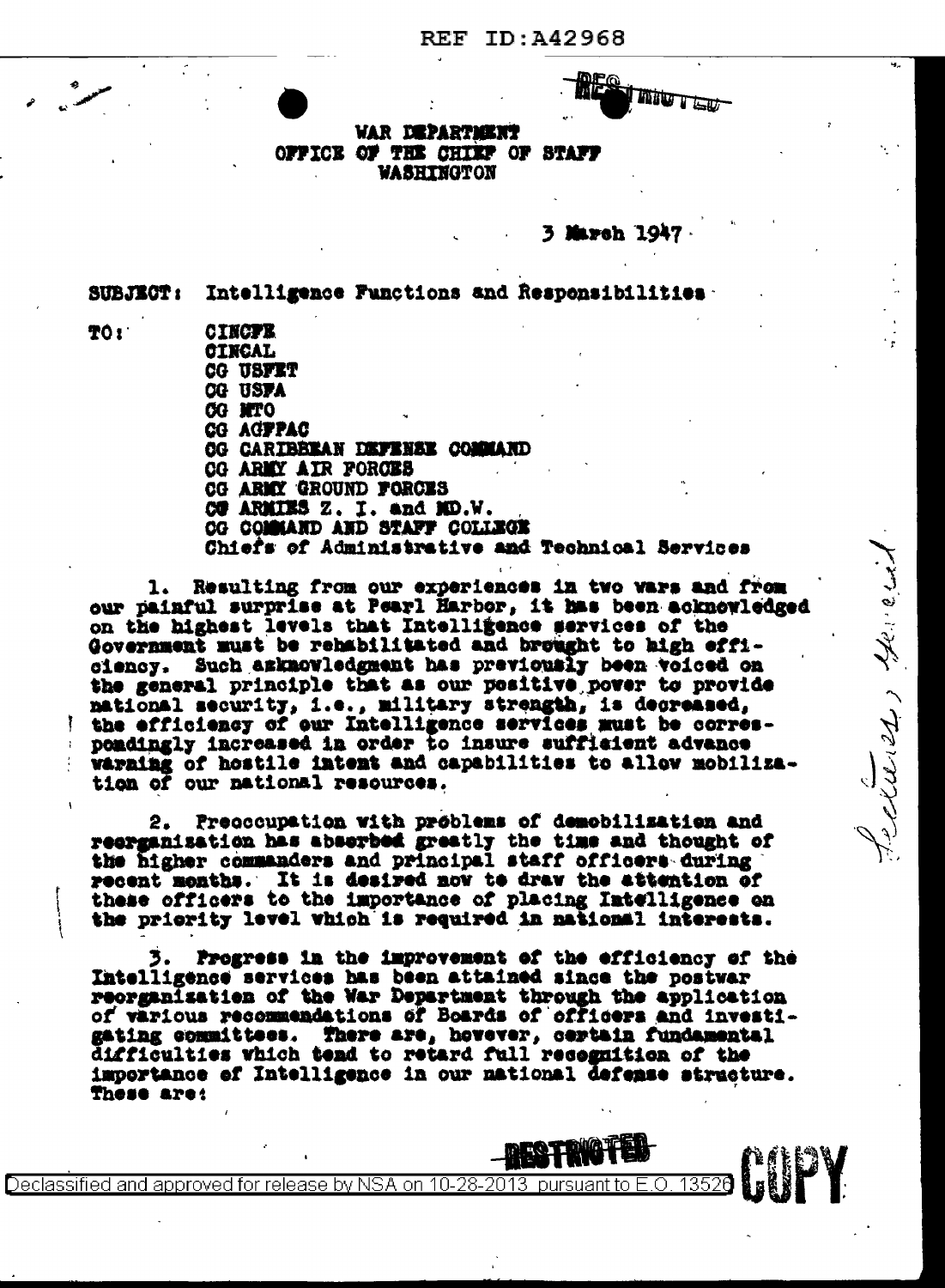

a. A lack of full understanding and appreciation on<br>all levels, from the War Department to the lovest troop echelon, of the scope and vital importance of Intelligence to national aecurity.

•

b. Assignment of inexperienced personnel to Intelligence duties; lack *ot* atreaa of Intelligence training in all echelons; frequent : turnover of trained personnel on intelligence duties,. thus ••cr1tic1ng benefits *ot* experience and continuity; and inadequate incentive to attract and continue on Intelligence duty the highest type of military personnel.

c. Curtailment or Intelligence personnel available tor collection, evaluation, and diaaemination *ot* Intelligence.

4. A long-term plan has recently been approved which, it applied progressively by commanders and staffs of all echelons, should result in the elevation of the Intelligence Service to the level of priority it demands in our scheme of national preparedness. This plan is:

a. Continuing reviev *ot* the curricula and field inspection of instruction in all Army service schools by appropriate commanders and by the Director of Organization and Training and the Director of Intelligence in cooperation, to insure that the courses in Intelligence training emphasize the importance of Intelligence and are adequate and consistent with the mission of the schools.

b. Continuing review *ot* programs and field inspection of training by appropriate commanders and by the Director or Organization and Training and the Director *or* Intelligence in cooperation, to insure that Intelligenae training in the service is adequate and appropriate to the mission of the units concerned.

c. ln1t1atlon and monitoring by the Director or Intelligence, WDGS, of continuing review by the Joint Intelligence Committee v1th Joint Chiera *ot* Starr approval) *ot*  instruction in the schools under control of the Joint Chiefs *ot* Starr to insure that Intelligence is adequately stressed, and tbat the Intelligence courses are adequate and consistent with the mission of the schools.

d. Continuing emphasis by the Secretary of War and the Chief of Staff in testimony before the Congress and in conferences with military commanders of the vital importance of Intelligence in our national preparedness.

2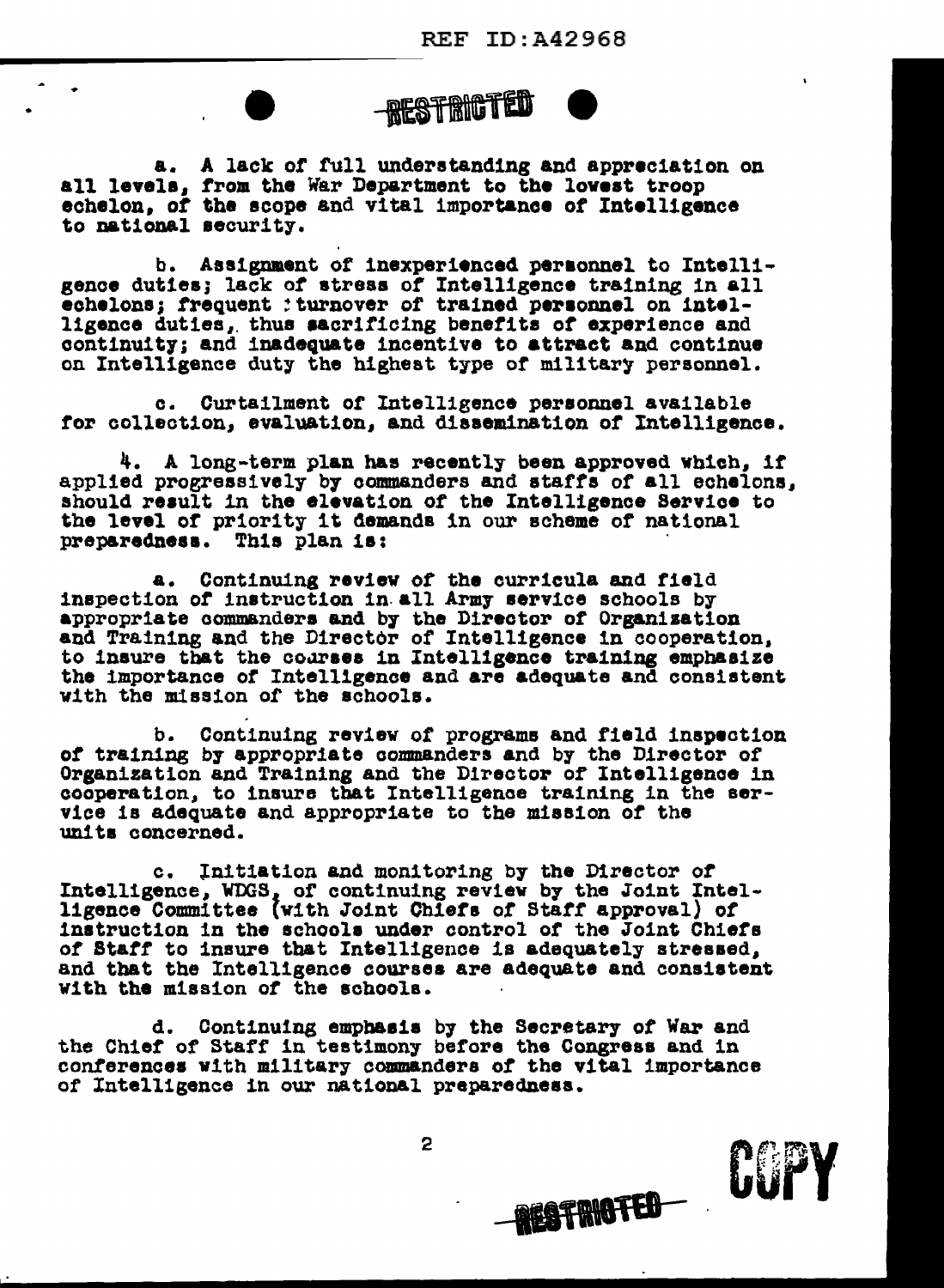

Establish the principle at the earliest practicable **e.** date that a requirement for assignment to Intelligence positions will be the prior completion of a service school Intelligence course, or equivalent war experience, appropriate to the position; the detailed plan to be originated by the Director of Intelligence along the following general lines:

> Unit positions below division and numbered Air Force level:

Special Service Schools

Positions including and above the division and numbered Air Force.level, excepting the War Department General Staff and Military Attaches:

General Service School

Senior positions above division and numbered Air Force levels and including War Department and Military Attaches:

Strategic Intelligence School

f. Continued monitoring of assignment of officers to Intelligence positions by appropriate commanders and by the Director, Personnel and Administration, and the Director of Intelligence to obtain greater stability of Intelligence organization and increased length of duty tour.

g. Continued review by the Director of Organization and Training and the Director of Intelligence of tables of organization and allotments to insure that Intelligence positions are accorded same prestige of rank as are operations. war planning and supply positions.

h. Continuing review by appropriate commanders and by the Director of Organization and Training and the Director of Intelligence to avoid assignment to Intelligence officers of duties which prevent proper performance of their intelligence functions.

1. Continued careful selection by appropriate com-<br>manders and by the Director, Personnel and Administration, on advice of the Director of Intelligence, of officers to fill top level intelligence positions including military attaches.

j. Continued decentralization of selected functions by appropriate commanders and by the Director of Intelligence within the Army structure where efficiency will not be sacrificed.

**MEQTAMPTED** 



 $\overline{5}$